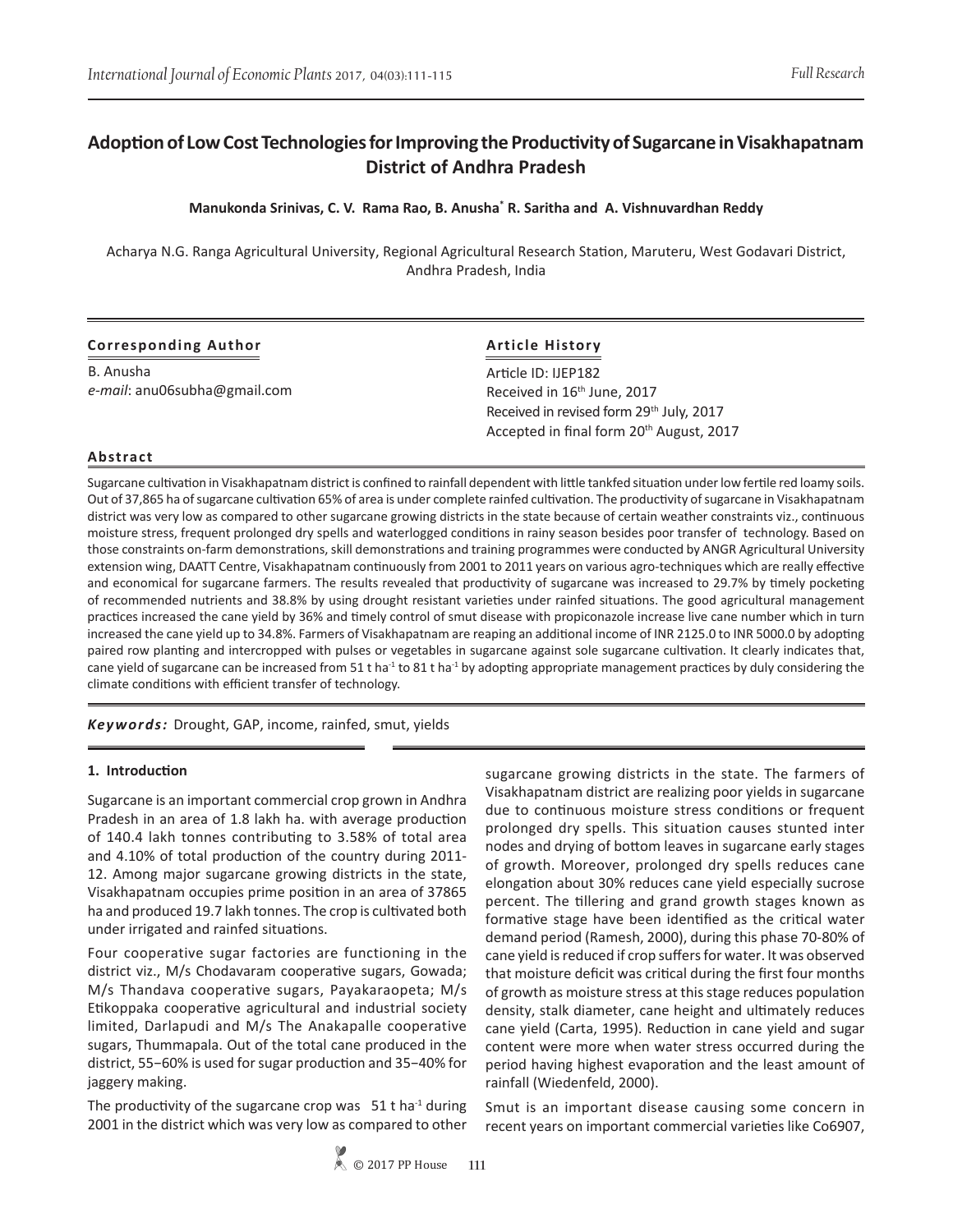CoR8001, 87A298 and Co975. The incidence was noticed mostly in ratoon crop in frequent dry spells of warmer months from March to May. In ratoons numerous diseased tillers sprout from stubbles resulted reduction in number of millable canes and the stalks are thin and lanky. This situation warns management of the disease at proper time. Fungicidal management of the disease with vitavax (Agnihotri et al., 1973) and benomyl (Liu, 1980) reported earlier. Recently smut disease was effectively controlled by using propiconazole or hexaconazole for sett treatment and spraying after 30 days of planting (Nageswararao and Patro, 2004). Hence an attempt was made to manage the sugarcane with good agronomic practices under different situations to realize the maximum cane yields.

#### **2. Materials and Methods**

A three years study was conducted in Visakhapatnam district of Andhra Pradesh from 1998 to 2000 years and identified the various extension gaps and constraints for low productivity in sugarcane by the Scientists of District Agricultural Advisory and Transfer of Technology Centre (DAATT Centre) in coordination with Scientists of Regional Agricultural Research Station, Anakapalle; Officers of Department of Agriculture and Officers of Cane commission. This includes cultivation of sugarcane under marginal and sub-marginal lands, cultivation of sugarcane purely under rainfed conditions, lack of sett treatment before planting, use of seed material from the mature crop rather than short crop of 6−8 months old, use of single variety in monocropping for longer periods, lack of adequate irrigation facilities, cultivation of sugarcane under moisture stress, water logged conditions, non adoption of suitable planting methods, improper nutrient management, poor ratoon management and Abiotic stresses like iron & zinc deficiency and biotic stresses like pest and diseases.

Based on the constraint analysis and extension gaps identified, action plans were prepared by the scientists of DAATT Centre every year from 2001 onwards for conducting on-farm demonstrations, training programmes, diagnostic field visits, group discussions, skill demonstrations, rythu sadassus, farmer-scientist interaction meetings and field days continuously from 2001 to 2012. Various technologies were demonstrated and various extension programmes were organized in the farmer fields over 12 years to educate the farmers on sugarcane cultivation for getting higher productivity. A brief account on extension efforts made by scientists of DAATT Centre, Visakhapatnam for transferring different agro techniques in sugarcane for the improvement of cane yield and value addition in jaggery are furnished hereunder.

#### **3. Results and Discussion**

*3.1. Balanced fertilizer management in rainfed sugarcane*  Farmers in the district used to apply only nitrogen fertilizers rather than Nitrogen, Phosphorus and Potassium fertilizers to sugarcane crop. To educate farmers on importance of balanced fertilization in sugarcane especially under rainfed situation, On-farm demonstrations were conducted consecutively for five years during 1999 to 2004. Recommended dose of 75-50- 50 kg ha<sup>-1</sup> N-P<sub>2</sub>O<sub>5</sub>-K<sub>2</sub>O was applied as basal and top dressing to the sugarcane (variety 81 A 99) under rainfed situations.

Increased cane yield of 19.5% to 33.6% was obtained in demonstrated plots as compared to farmers practice over three years of study. The average yield of 58.4 t ha<sup>-1</sup> was recorded in demonstrated plot which is 29.7% increase over farmers practice (45.1  $t$  ha<sup>-1</sup>). This clearly indicated that balanced fertilization in sugarcane cultivation increases the cane yield. Farmers impressed with the technology demonstrated and some of the progressive farmers are applying recommended fertilizers especially potash under rainfed situation (Table 1).

Table 1: Effect of recommended fertilizers on cane yield in rainfed sugarcane

| Year      | Cane Yield $(t \text{ ha}^{-1})$ | Increase over       |                  |
|-----------|----------------------------------|---------------------|------------------|
|           | Demonstration<br>plot            | Farmers<br>practice | farmers practice |
| 1999-2000 | 60.0                             | 45.2                | 32.7%            |
| 2000-2001 | 52.5                             | 39.3                | 33.6%            |
| 2001-2002 | 53.9                             | 45.1                | 19.5%            |
| 2002-2003 | 57.9                             | 44.0                | 31.6%            |
| 2003-2004 | 67.8                             | 51.7                | 31.2%            |
| Average   | 58.4                             | 45.1                | 29.7%            |

*3.2. Introduction of drought resistant sugarcane varieties under rainfed situation*

Five improved drought resistant varieties were identified by Regional Agricultural Research Station, Anakapalle *viz.,* Co6907, 92A123, 93A125, 93A145 and 97V97 were demonstrated in farmer fields under rainfed situation in comparison with local sugarcane variety 81 A 99 as check during 2003-04 and 2004-05 years for the benefit of the farmers as well as extension personnel (Table 2).

Table 2: Performance of drought resistant varieties under rainfed situations

| Year        | Varieties | Cane Yield $(t \text{ ha}^{-1})$ | Percent |          |
|-------------|-----------|----------------------------------|---------|----------|
|             |           | Check<br>Demonstrated            |         | increase |
|             |           | plot                             |         |          |
| $2003 - 04$ | 93A125    | 43.4                             | 41.5    | 4.6      |
|             | Co6907    | 54.1                             |         | 30.3     |
|             | 93A145    | 57.6                             |         | 38.8     |
| $2004 - 05$ | 92A123    | 57.4                             | 49.7    | 15.5     |
|             | 97A97     | 50.6                             |         | 1.8      |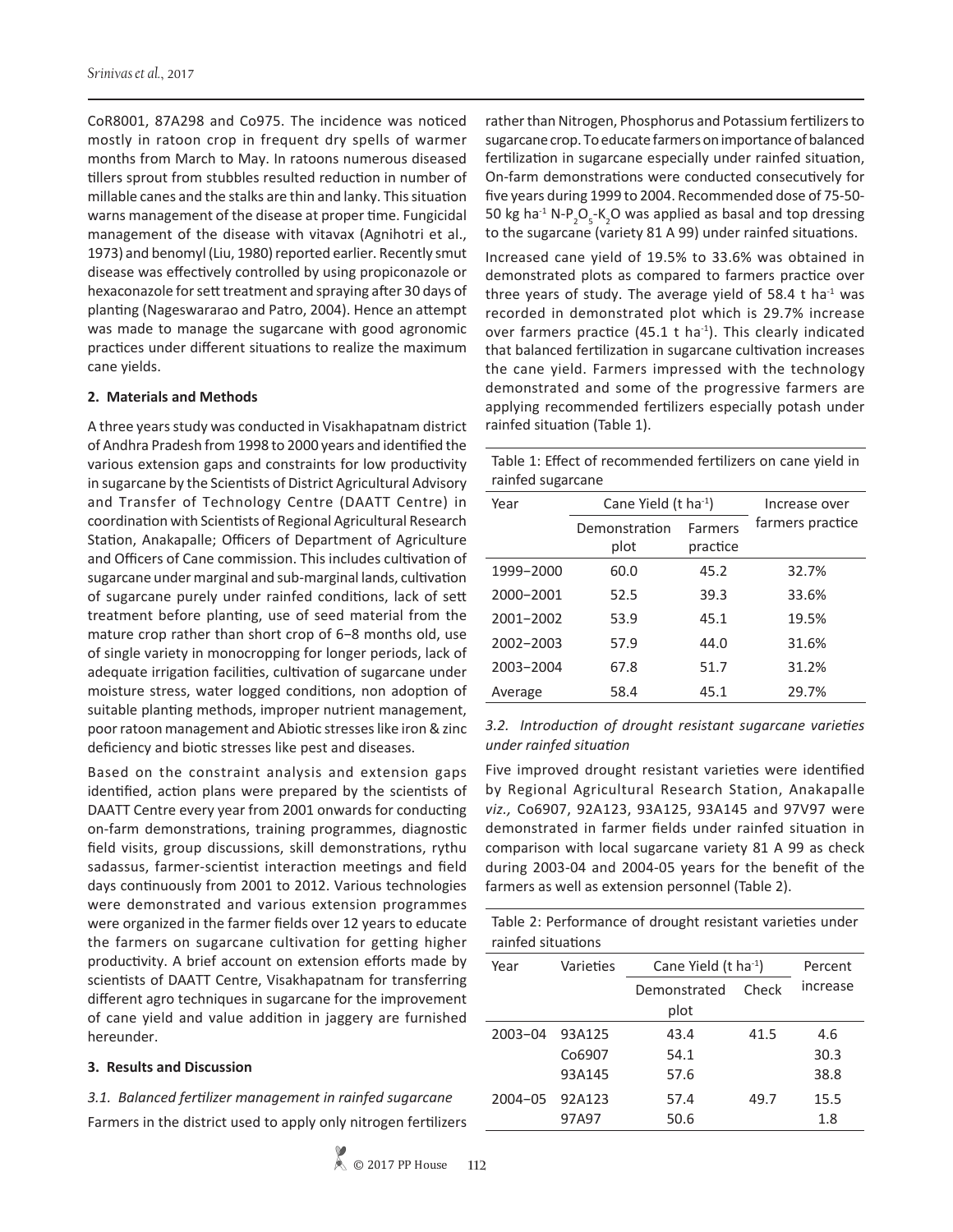Varieties 93A145, Co6907 and 93A125 performed well by possessing good drought tolerance under farmer field conditions and recorded increased yields of 38.8%, 30.3% and 4.6% respectively over local check 81A99 during 2003- 04. Whereas 92A123 performed well in 2004-05 year with an increased yield of 15.5% over 81A99. This clearly indicates that 93A145, Co6907 and 92A123 varieties performed well under drought situation with prominent yield advantage. Farmers are well accepted the new varieties in sugarcane which are yielding better besides drought resistance.

## *3.3. Management of smut disease in sugarcane*

Smut disease is a major problem in the district in major growing sugarcane varieties Co6907 and 87A298 especially in ratoon crop affecting cane yield and juice quality. Farmers are not aware of chemical control and are not adopting any control measures. To educate the farmers on periodical rouging of affected clumps and chemical treatment with propiconazole against smut control, on-farm demonstrations were carried out in two locations in ratoon plots during 2005-06, 2006-07 and 2007-08, 2008-09 and 2009-10 with one acre plot size which are hot spot for smut incidence in Visakhapatnam district. On-farm study has been taken up with two treatments of farmers method of controlling smut in sugarcane is by removing the infected stubbles without using any chemical as farmers practice and spraying of propiconazole fungicide  $@1$  ml  $I<sup>-1</sup>$  at the time of stubble shaving and again at 30 days after ratoon as on-farm demonstration practice (Table 3).

| Table 3: Chemical control of smut and its effect on cane yield |                        |                     |                                        |                            |                     |
|----------------------------------------------------------------|------------------------|---------------------|----------------------------------------|----------------------------|---------------------|
| Year                                                           | % incidence of<br>smut |                     | Average yield<br>$(t \text{ ha}^{-1})$ |                            | Percent<br>increase |
|                                                                | <b>OFD</b><br>plot     | Farmers<br>practice | OFD<br>plot                            | <b>Farmers</b><br>practice |                     |
| $2005 - 06$                                                    | 5.6                    | 38.9                | 88.2                                   | 70.2                       | 25.6                |
| $2006 - 07$                                                    | 5.1                    | 29.9                | 86.3                                   | 74.1                       | 16.5                |
| $2007 - 08$                                                    | 5.7                    | 36.0                | 84.7                                   | 71.6                       | 18.3                |
| $2008 - 09$                                                    | 4.5                    | 56.4                | 84.5                                   | 62.7                       | 34.8                |
| $2009 - 10$                                                    | 11.0                   | 63.5                | 62.5                                   | 50.5                       | 23.8                |
| Average                                                        | 6.4                    | 44.9                | 81.2                                   | 65.8                       | 23.4                |

Spraying propiconazole  $(1 \text{ ml } l^{-1})$  twice at the time of ratooning and other at 30 days later effectively reduced disease incidence from 38.9% to 4.5% and increased cane yield by 16.5% to 34.8% in OFD plots compared to farmers practice over five years of study. The average cane yield of 81.2 t  $ha<sup>-1</sup>$  was recorded with smut disease controlled by using propiconazole chemical which is 23.4% superior over farmers practice (65.8 t ha<sup>-1</sup>). Farmers impressed with the technology and some of the progressive farmers are adopting chemical treatment with propiconazole against smut control in ratoon sugarcane.

## *3.4. Good agricultural practices (GAP) in sugarcane under rainfed situation*

Result demonstrations were conducted in the farmer fields of Visakhapatnam district under complete rainfed situation during pre-*kharif* season of 2008−2009, 2009−2010 and 2010−2011 to work out the maximum cane yields under rainfed situations with recommended agronomic practices for management of sugarcane. Good agricultural practices like soaking of setts for one hour in saturated lime water (10%) before planting, adoption of 60 cm spacing in between rows, trash mulching  $\omega$  3 t ha<sup>-1</sup> immediately after planting and recommended dose of fertilizers 75-50-50 kg ha<sup>-1</sup> N-P<sub>2</sub>O<sub>5</sub>-K<sub>2</sub>O (Nitrogen will be applied in two equal splits on 30 and 60 days after planting, half of  $K_2O$  and entire  $P_2O_5$  will be applied as basal and remaining  $K_2O$  in October after cessation of rains). Urea and potash (2.5 kg each in 100 lt water) spray during severe drought situations at 15−20 days interval (Table 4).

Table 4: Effect of rainfed management on cane yield under rainfed situation

| Year    | Average Yield $(t \text{ ha}^{-1})$ |                     | Percent  |
|---------|-------------------------------------|---------------------|----------|
|         | Demonstrat-<br>ed plot              | Farmers<br>practice | increase |
| 2008-09 | 58.5                                | 43.0                | 36.0%    |
| 2009-10 | 35.5                                | 29.0                | 22.4 %   |
| 2010-11 | 39.0                                | 32.5                | 20.0%    |
| Average | 44.3                                | 34.8                | 27.3     |

2009 and 2010 average cane yields in the district are low due to scanty and uneven distribution of rainfall

The results revealed that the planting of sugarcane setts in 60 cm spacing under rainfed situation during the month of June with the recommended agronomic rainfed package recorded 36%, 22.4% and 20% cane yield increase over three years in different locations of the district as compared to farmers practice. Farmers impressed with the technology and most of the progressive farmers are adopting the rainfed sugarcane package and popularizing among themselves.

## **4. Intercropping in Sugarcane**

On-farm demonstrations were conducted in farmer fields of sugarcane under paired row planting with pulses (blackgram or greengram) or bhendi as intercrop during 2010−2011 and 2011-2012. Farmers in the district growing sugarcane and other crops like green gram, black gram, bhendi, maize as sole crops and realizing low yields due to uneven distribution of rainfall and frequent dry spells. Intercropping is an approach to overcome the yield losses from single crop besides efficient land utilization. Hence an attempt was made to educate the farmers on the benefit of intercropping with pulses, vegetables, groundnut and also its superiority over normal practice of sole sugarcane growing (Table 5).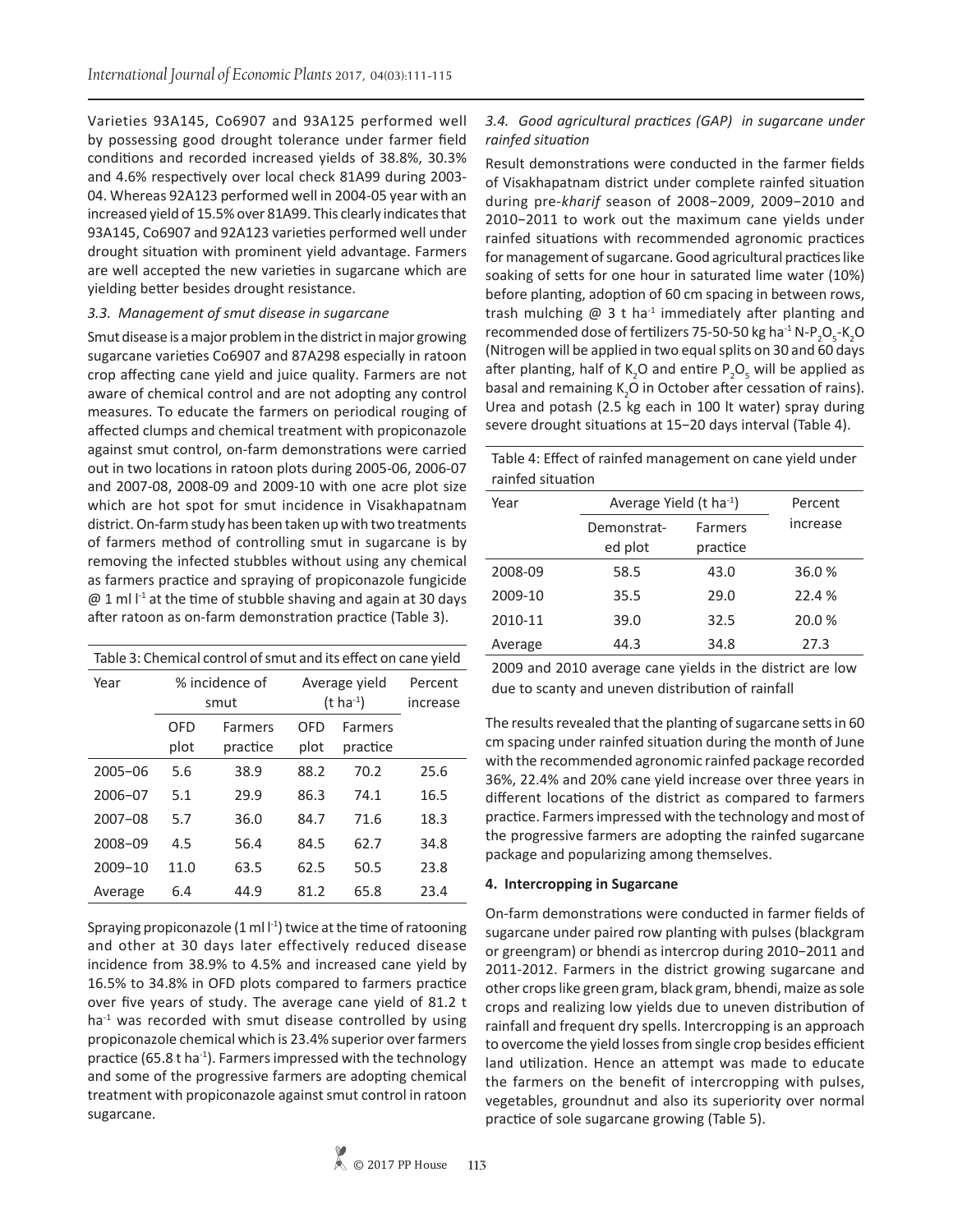| Table 5: Impact of intercropping in sugarcane on cane yield |      |                                     |          |      |            |
|-------------------------------------------------------------|------|-------------------------------------|----------|------|------------|
| Year                                                        |      | Average yield $(t \text{ ha}^{-1})$ |          |      | Additional |
|                                                             | OFD  | Intercrop                           | Farmers  |      | income     |
|                                                             | plot |                                     | practice |      | (₹)        |
| 2010-11 81.3                                                |      | 0.950<br>(Bhendi)                   | 73.8     | 10.2 | 5000.0     |
| 2011-12 78.7                                                |      | 0.499<br>(Blackgram)                | 69.5     | 13.2 | 2125.0     |

## Table 5: Impact of intercropping in sugarcane on cane yield

#### PI: Percent increase

The results revealed that the planting of sugarcane in paired row planting method of  $120\times60$  cm<sup>2</sup> spacing recorded an additional cane yield of 10.2% and 13.2% compared to sole crop of sugarcane in addition to additional monetary benefit of INR 2125.0 and INR 5000.0 in 2010−2011 and 2011−2012 years respectively in different locations of the district as compared to farmers practice of sole sugarcane. It is observed that due to the intercropping in sugarcane, weed population is controlled and number of irrigations also reduced. Farmers impressed with the technology and most of the progressive farmers are adopting intercropping in sugarcane and popularizing among themselves.

#### *4.1. Overall impact of technologies demonstrated*

It clearly shows that various technologies and extension programmes reached the farmer level and changes in the cultivation practices brought the farmer in profit oriented sugarcane cultivation by achieving good yields (Table 6 and

| Table 6: Impact of technologies adopted for improving the |
|-----------------------------------------------------------|
| productivity of sugarcane                                 |

| Technology                                        | Cane yield $(t \text{ ha}^{-1})$ |          | $%$ in- |
|---------------------------------------------------|----------------------------------|----------|---------|
|                                                   | Farmers plot                     | OFD plot | crease  |
| Balanced fertilizer<br>management                 | 45.1                             | 58.4     | 29.7    |
| Introduction of<br>drought resistant<br>varieties | 41.5                             | 57.6     | 38.8    |
| Smut management<br>in ratoon crop                 | 65.8                             | 81.2     | 23.4    |
| Good agricultural<br>practices                    | 34.8                             | 44.3     | 27.3    |
| Intercropping with<br>paired row planting         | 71.7                             | 80       | 11.6    |

## Figure 1).

## *1.6. Other extension programmes*

Conducted need based training programmes to farmers, adarsha rythus, sugar factory field workers and extension personnel's in the district on improved cane varieties and



Figure 1: Impact of technologies in improving the productivity of sugarcane in Visakhapatanam

methods of planting, fertilizer and water management in sugarcane, weed management in sugarcane, management of cane under rainfed as well as water logged situations, ratoon cane management, plant protection in sugarcane, quality jaggery making and value addition in jaggery, intercropping in sugarcane and post harvest technologies.

Campaigns were organized by DAATTC Scientists in collaboration with scientists of RARS, Anakapalle for the management of yellow mite and red rot disease in sugarcane (81V48 variety). The DAATTC also actively participated during cyclone or flood affected areas as well as severe drought situations immediately and suggested ameliorative measures for quick revival of crop and thereby averting crop losses. Method demonstrations were conducted and educated the farmers on sett treatment in sugarcane, planting with sugarcane planter, manuring by pocketing, stubble shaving in ratoon crop, trash mulching, paired row planting with intercropping in sugarcane, chemical weed management and quality jaggery making and preparation of jaggery in the form of cubes and blocks.

## **3. Conclusion**

The efforts made by DAATT Centre in coordination with line departments for the last ten years helped in increasing the productivity of sugarcane from 51 t ha<sup>-1</sup> to 81 t ha<sup>-1</sup> in the district by introducing drought resistant varieties like 85A261, 87A298 and 93A145 occupy certain area in rainfed situation in the district. Farmers got awareness on the beneficial effects of trash mulching and 90% of the farmers in rainfed areas are